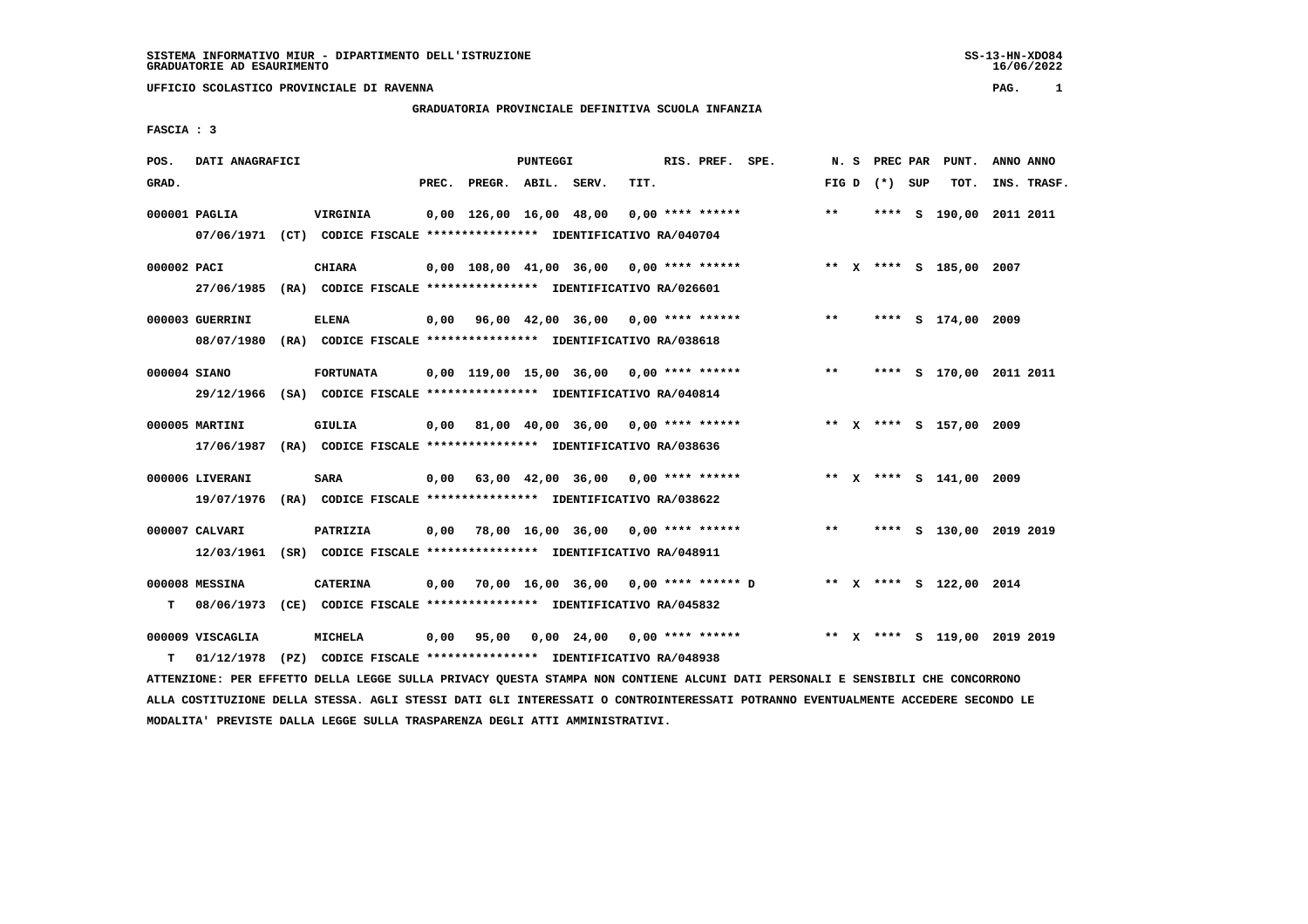**UFFICIO SCOLASTICO PROVINCIALE DI RAVENNA PAG. 2**

 **GRADUATORIA PROVINCIALE DEFINITIVA SCUOLA INFANZIA**

 **FASCIA : 3**

| POS.         | DATI ANAGRAFICI |      |                                                               | <b>PUNTEGGI</b> |                    |            |                                           |                         | RIS. PREF.<br>SPE. |  |  |        | N.S |             | PREC PAR | PUNT.                   |             | ANNO ANNO |  |
|--------------|-----------------|------|---------------------------------------------------------------|-----------------|--------------------|------------|-------------------------------------------|-------------------------|--------------------|--|--|--------|-----|-------------|----------|-------------------------|-------------|-----------|--|
| GRAD.        |                 |      |                                                               | PREC.           | PREGR. ABIL. SERV. |            |                                           | TIT.                    |                    |  |  | FIG D  |     | (*) SUP     |          | TOT.                    | INS. TRASF. |           |  |
| 000010 ISOLA |                 |      | <b>MARISA</b>                                                 | 0,00            |                    |            | 50,00 16,00 36,00 3,00 **** ******        |                         |                    |  |  | $**$   |     |             |          | **** S 105,00 2022 2022 |             |           |  |
|              | 21/05/1973      |      | (RC) CODICE FISCALE **************** IDENTIFICATIVO RA/165063 |                 |                    |            |                                           |                         |                    |  |  |        |     |             |          |                         |             |           |  |
|              | 000011 CASADIO  |      | LAURA                                                         | 0,00            |                    |            | $0,00$ 40,00 36,00 0,00 **** ******       |                         |                    |  |  | $***$  |     | ****        | <b>S</b> | 76,00 2022              |             |           |  |
|              | 29/06/1987      |      | (RA) CODICE FISCALE **************** IDENTIFICATIVO RA/026452 |                 |                    |            |                                           |                         |                    |  |  |        |     |             |          |                         |             |           |  |
|              | $000012$ LIOTTA |      | <b>MARIA</b>                                                  | 0,00            |                    |            | $0,00$ 18,00 24,00 0,00 **** ******       |                         |                    |  |  | ** $X$ |     | **** S      |          | 42,00 2019 2019         |             |           |  |
|              | 06/03/1967      |      | (AG) CODICE FISCALE **************** IDENTIFICATIVO RA/048945 |                 |                    |            |                                           |                         |                    |  |  |        |     |             |          |                         |             |           |  |
| 000013 BRUNO |                 |      | MONICA                                                        | 0,00            |                    |            | $12,00$ $12,00$ $0,00$ $0,00$ **** ****** |                         |                    |  |  | $***$  |     | **** S      |          | 24,00 2022 2022         |             |           |  |
| т            | 09/04/1979      | (PZ) | CODICE FISCALE **************** IDENTIFICATIVO RA/165060      |                 |                    |            |                                           |                         |                    |  |  |        |     |             |          |                         |             |           |  |
|              | 000014 MESSINA  |      | MARIA                                                         | 0,00            |                    | 3,00 15,00 |                                           | $5,00$ 0,00 **** ****** |                    |  |  | $***$  |     | $***$ S     |          | 23,00 2022 2011         |             |           |  |
|              | 23/12/1968      | (RC) | CODICE FISCALE **************** IDENTIFICATIVO RA/040668      |                 |                    |            |                                           |                         |                    |  |  |        |     |             |          |                         |             |           |  |
|              | 000015 STAMPONE |      | <b>UMBERTAFRANCE</b>                                          | 0,00            |                    |            | $0,00$ 16,00 0,00 0,00 **** ******        |                         |                    |  |  |        |     | ** $X$ **** |          | 16,00 2014              |             |           |  |
| т            | 15/12/1982      | (CH) | CODICE FISCALE **************** IDENTIFICATIVO RA/043280      |                 |                    |            |                                           |                         |                    |  |  |        |     |             |          |                         |             |           |  |
|              | 000016 BIONDO   |      | <b>DONATELLA</b>                                              | 0,00            |                    |            | $0,00$ 14,00 0,00 0,00 **** ******        |                         |                    |  |  | $* *$  |     | ****        | s        | 14,00 2022 2022         |             |           |  |
| T.           | 28/06/1971      | (EN) | CODICE FISCALE **************** IDENTIFICATIVO RA/165059      |                 |                    |            |                                           |                         |                    |  |  |        |     |             |          |                         |             |           |  |

 **ATTENZIONE: PER EFFETTO DELLA LEGGE SULLA PRIVACY QUESTA STAMPA NON CONTIENE ALCUNI DATI PERSONALI E SENSIBILI CHE CONCORRONO ALLA COSTITUZIONE DELLA STESSA. AGLI STESSI DATI GLI INTERESSATI O CONTROINTERESSATI POTRANNO EVENTUALMENTE ACCEDERE SECONDO LE MODALITA' PREVISTE DALLA LEGGE SULLA TRASPARENZA DEGLI ATTI AMMINISTRATIVI.**